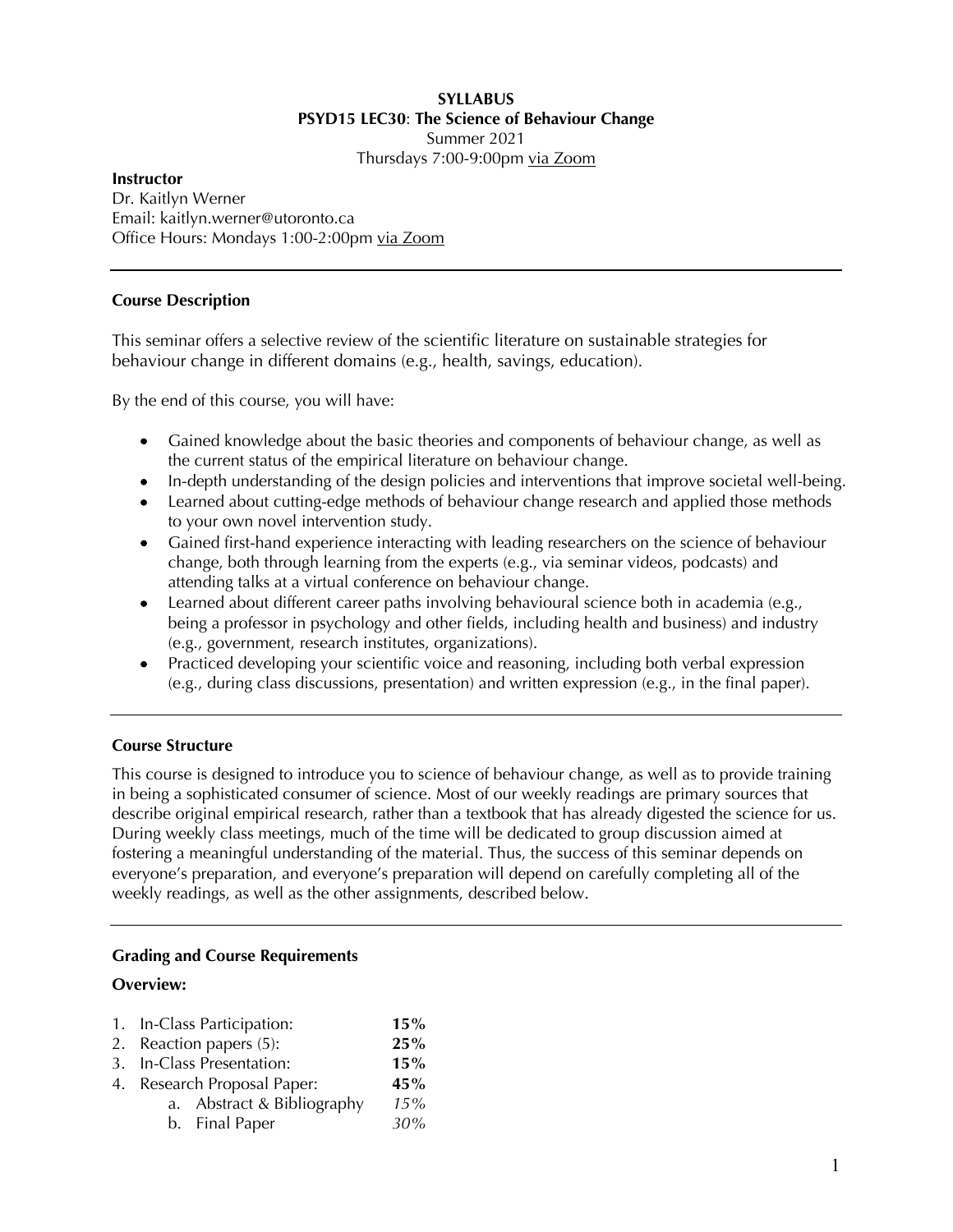## **1. In-Class Participation and Attendance**

Because the class is discussion-based, it requires full attendance and active participation – your contribution is vital. You will be asked to complete the assigned reading (which may include podcasts or YouTube videos) prior to class and come prepared to discuss it. All readings are available in the "Modules" tab on Quercus, where all content will appear embedded within that week's module.

During the discussion, please be cordial and respectful of others, even if you do not share the same opinions. Your participation grade will depend on quality as well as quantity of participation. Good participation includes punctuality, eagerness to participate, showing respect to others' contributions, facilitating discussion, paying careful attention to classmates' presentations, and offering constructive feedback, questions, and comments. I recognize, however, that in-class participation may be more challenging for certain students. Students who find it challenging to speak in class are invited to speak with me within the first three weeks of the semester, to discuss alternative strategies for participation.

**\*\*Note about Zoom:** Due to the obviously inconvenient time we are living in, and hosting class via Zoom, I understand that some of you may not be able to "participate" in each class discussion by contributing your own voice / connecting via video.

I will not require that everyone use their camera to connect to our discussions, but I would greatly prefer that you do, if you can. It's nice to be able to recognize faces over the course of a semester. That being said, if you cannot connect via video, I ask that you use a clear photo of your face as your Zoom profile picture.

Our discussions will be recorded and then uploaded to Quercus on Friday after class.

## **2. Reaction Papers**

To foster thoughtful, exciting, and worthwhile discussion, I ask that you prepare reaction papers to the weekly readings. These are designed to get you thinking about the readings, while ensuring that everyone has something to contribute during class discussion. You have some freedom in deciding how to complete this assignment. Spend some time highlighting the main points of the readings, *but most of your paper should do other things: e.g., connect these main points, critique a study or its findings (or the authors' interpretation of the findings), consider/discuss/develop new ideas, and/or propose a new study.* Your goal should be to show me that you really understand the material. To this end, I also encourage you to bring in relevant material from other courses. Details are as follows:

- Papers are due on **the day of each class (Thursday) at Noon**. These papers should be submitted online via Quercus. Cut-off will be strict, as I will read all papers and compile discussion questions before class later in the evening.
- You may only turn in one reaction paper per week.
- Papers should be about **2-pages double-spaced** (or approximately 600 words)
- Papers will be graded on scale ranging from 5 (excellent) to 0 (Fail).
- Each paper should end with 1-2 discussion questions for me to pose to the class.

You are required to turn in **five** reaction papers, but you may turn in up to six (in which case only the best five will count toward your grade). What weeks you choose are up to you, though it is **mandatory**  that one reaction paper should be a recap of your experience and what your learned during the conference during Week 5 (details to be discussed in-class)*.* Reaction papers will constitute 25% of your final grade.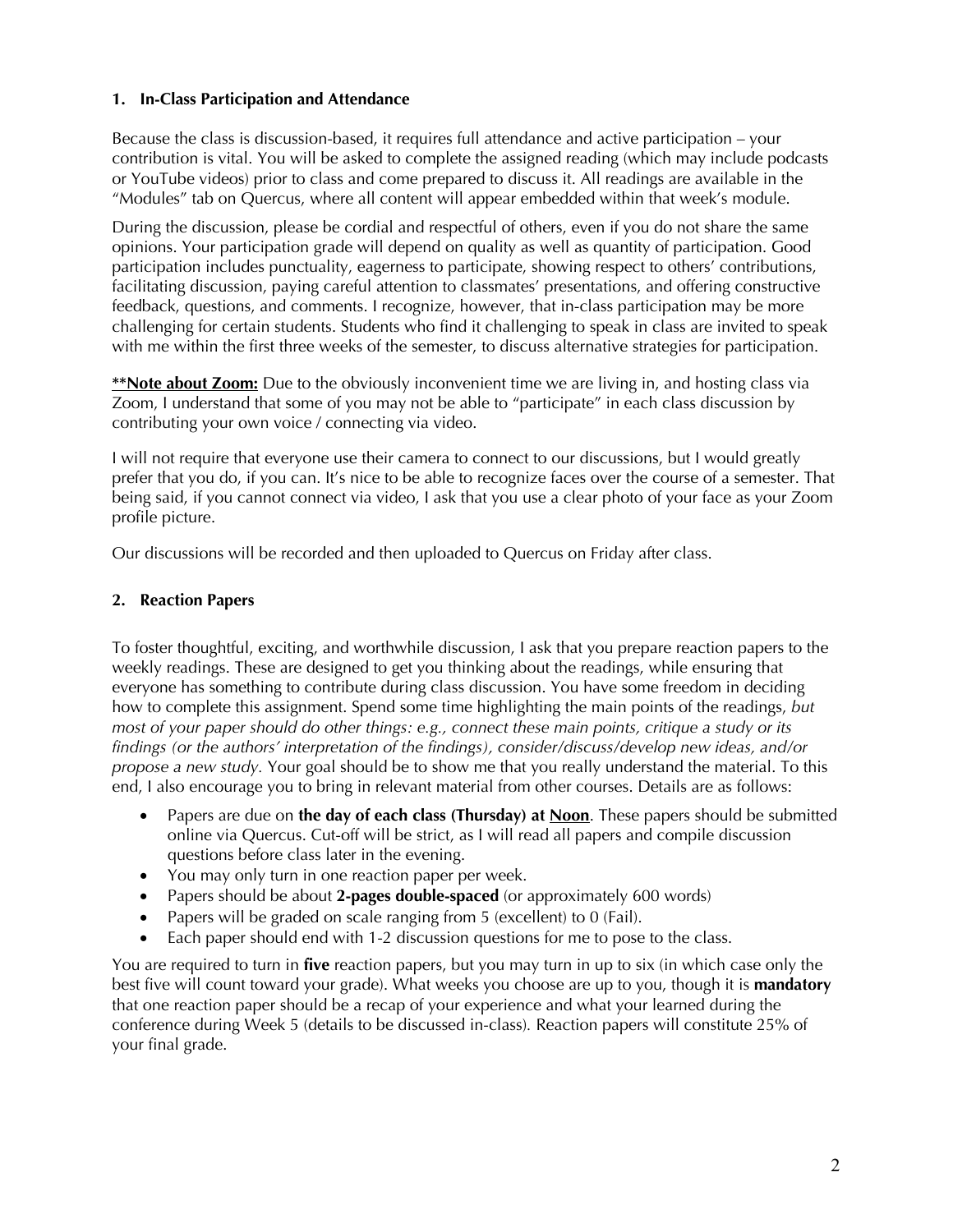## **3. In-Class Presentations**

During the last two weeks of class, you will be asked to give a 5-minute presentation telling the class about your proposed intervention study. You will receive written feedback on your idea from your peers and from me. You have total freedom in deciding how you want to present your intervention, but you should discuss all aspects of the research proposal described below.

As part of your participation grade, you may be asked to complete a brief feedback form for each presentation (exact format is TBD depending on time – more details to come later).

#### **4. Research Proposal Paper**

The major assignment for this course is a research proposal paper. You will be asked to formulate a research study based on a critical review of the literature and describe that study – you do not need to conduct the study. The paper should describe empirical research (e.g., not a theoretical review, or a case study) and it should relate to emotion regulation. The paper should be approximately 10-12 double-spaced pages, excluding the title page and reference list.

Several course assignments are designed to help support and structure your work towards this final paper over the course of the semester. More specific details for each of these assignments will be provided during the course:

- **A.** *Paper Abstract & Annotated Bibliography*: You will be asked to complete a 200-250 word abstract describing the paper you are planning to write. You will also be asked to include an annotated bibliography that provides the APA citations for 10-15 references that are appropriate for your paper topic; for each reference, you should write 2-3 sentences describing how you will use this reference when writing your paper. This assignment is due on July 9<sup>th</sup> by 12pm and should be submitted on Quercus (go to "Assignments" and select the "Abstract & Bibliography" option). I will provide feedback via Quercus within several days of the due date.
- **B.** *Near-Final Paper Draft (OPTIONAL)*: You will have the opportunity to submit a 'near-final' draft of your paper by **July 28th by 12pm.** This draft will NOT be graded and should ideally be *as close to the final paper as possible*. This draft provides an opportunity to receive constructive feedback to improve the final paper. While there will be plenty of opportunities to ask questions about the assignment in-class or during office hours, I will only give detailed feedback on ONE draft per student. If you are interested in receiving feedback on a draft of your paper, please submit it on Quercus (go to "Assignments" and select the "Near-Final Draft" option). I will actively monitor this submission portal and will aim to provide feedback within several days of submission
	- a. *\*\* Note: feedback will likely take a bit longer if everyone submits on the final submission date – fret not! You will still receive feedback with at plenty of time to improve your final paper. However, if you're interested in receiving feedback sooner, please consider submitting in advance of the final submission date*) \*\*
- *C. Final Paper*: Final papers will be due on **August 11<sup>th</sup> by 12pm**. The final paper will be submitted as a TurnItIn.com assignment, submitted through Quercus (go to "Assignments" and select the "Final Paper" option).

*Statement regarding Turnitin.com: "Normally, students will required to submit their course essays to Turnitin.com for a review of textual similarity and detection of possible plagiarism. In doing so, students will allow their essays to be included as source documents in the Turnitin.com reference database, where they will be used solely for the purpose of detecting plagiarism. The terms that apply to the University's use of the Turnitin.com service are described on the Turnitin.com web site."*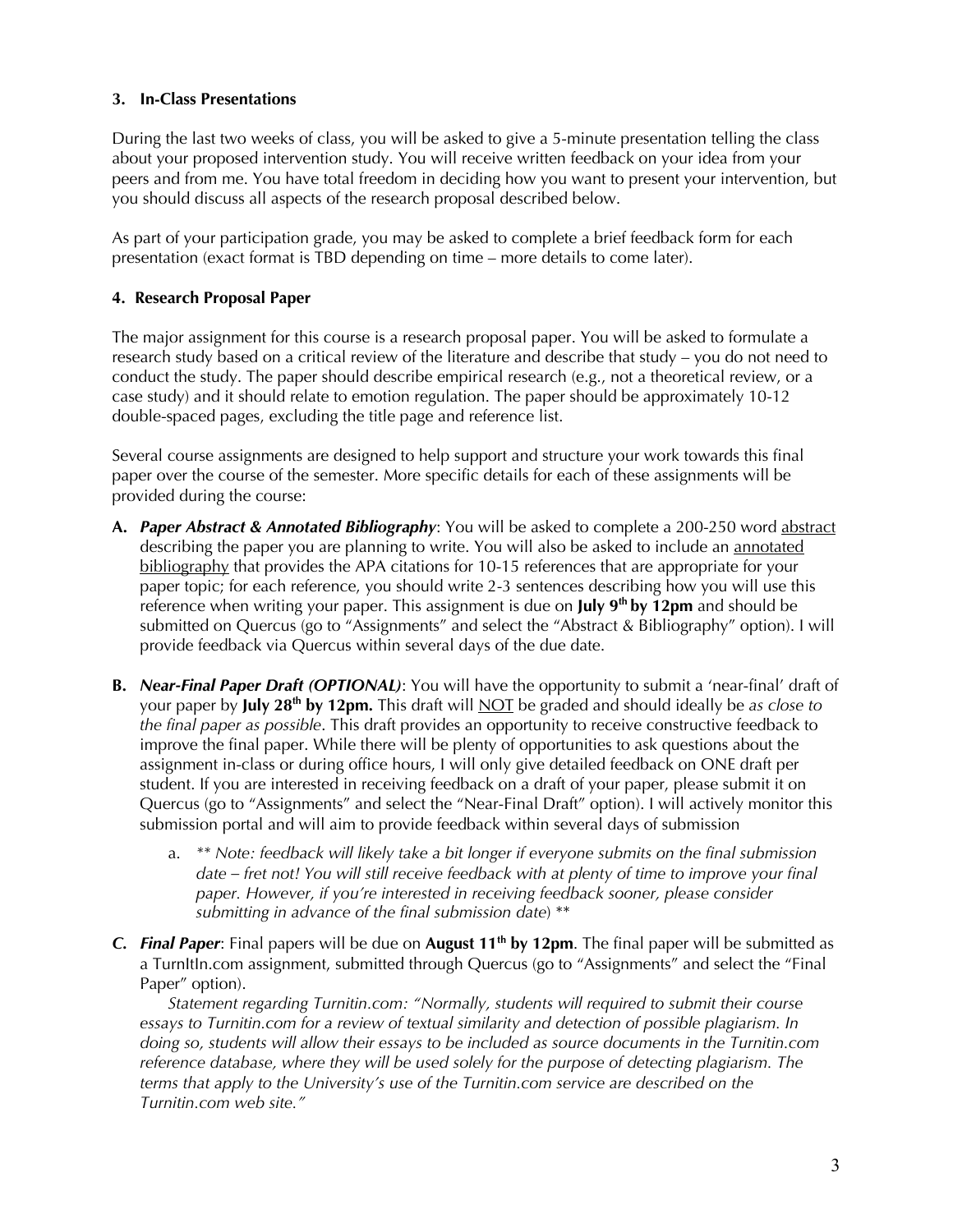# *Additional Guidelines for Final Paper:*

The final paper will take the form of an **8-page, double-spaced** research proposal that includes the following sections:

- Motivation for this behavior change intervention, including at least 10 to 15 references to the scientific literature
	- o What real-world problem does this intervention address and why is it important?
	- o What contribution will the proposed study make to the scientific literature? In other words, what will we learn about behavior change from this study?
- Hypothesis
- Study design
	- o Study sample (e.g., college undergraduates; nursing home patients)
	- o Procedure
- Anticipated results and, if the data do not fit this pattern, how you will interpret null findings
- Optionally, in the Appendix, scripts or other text constituting the behavior change intervention itself

The final paper will be graded based on the following criteria:

- Does it motivate the problem with a practical contribution?
- Does it motivate the problem scientifically? That is, is it offering a new/compelling idea? Does it add to the research literature?
- Does it cover relevant, key findings from the literature? Does it do so thoroughly and accurately?
- Does it have a well-developed hypothesis that is clearly articulated, compelling, and novel?
- Does it include a compelling study design for testing the hypothesis using field data? The control group should be thoughtful and the strengths and limitations of the study design should be well-articulated.
- Is it well-written and clear?

Formatting details and writing guidelines:

- Papers must follow the American Psychological Association (APA) formatting and citation style guidelines (7th edition).
- Papers must be double-spaced and font should be 12-point Times New Roman.
- All works that are referred to directly or indirectly MUST be cited in the text and in a reference page at the end of your work (also see section on Academic Integrity, below).
- Avoid quotes.
- Omit needless words. Good writing is concise.
- Grades will be based on content, organization, and conventions (spelling, grammar).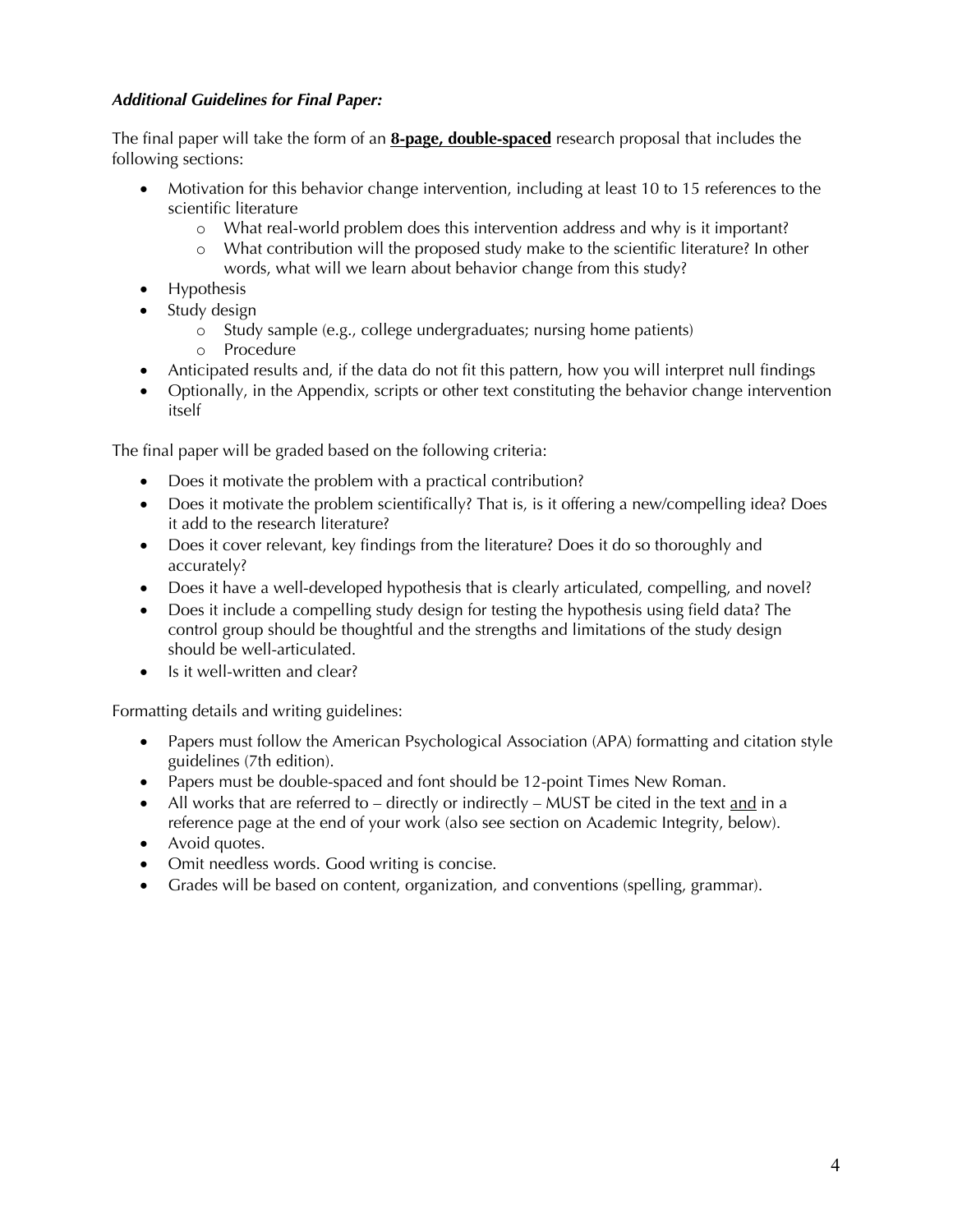# **Course Schedule**

| Week                                                        | <b>Date</b> | <b>Topic</b>                                                          | <b>Readings</b>                                                                                                        | <b>Assignments</b>                                                                                     |  |  |
|-------------------------------------------------------------|-------------|-----------------------------------------------------------------------|------------------------------------------------------------------------------------------------------------------------|--------------------------------------------------------------------------------------------------------|--|--|
| 1                                                           | May 13      | Introductions and<br>Course Overview                                  |                                                                                                                        |                                                                                                        |  |  |
| $\overline{2}$                                              | May 20      | Self-Regulation and<br><b>Behaviour Change</b>                        | Duckworth & Gross (2020)<br>Inzlicht et al. (2021)                                                                     |                                                                                                        |  |  |
| 3                                                           | May 27      | Goal Setting, Planning,<br>and Pre-Commitment                         | Milyavskaya & Werner (2018)<br>Ludwig et al. (2019)<br>Ariely & Wertenbroch (2002)                                     |                                                                                                        |  |  |
| 4                                                           | June 3      | Incentives                                                            | Milkman et al. (2014)<br>Volpp et al. (2009)<br>Ariely et al. (2009)                                                   |                                                                                                        |  |  |
| 5                                                           | June 10     | Attend Life Improvement Science Conference (Virtual, Free) - No class |                                                                                                                        |                                                                                                        |  |  |
| 6                                                           | June 17     | Conference Recap and<br>Challenges with<br>Research "In the Wild"     | Berkman & Wilson (2021)                                                                                                | Reaction paper about<br>conference experience<br>due June 17 at 12pm                                   |  |  |
| 7                                                           | June 24     | Reading week - No class                                               |                                                                                                                        |                                                                                                        |  |  |
| 8                                                           | July 1      | Canada Day - No class                                                 |                                                                                                                        |                                                                                                        |  |  |
| 9                                                           | July 8      | <b>Nudges</b>                                                         | Thaler & Sunstein (2008)<br>Economics Behaving Badly - NYT article                                                     |                                                                                                        |  |  |
| 10                                                          | July 15     | Habits                                                                | Wood & Neal (2016)<br>Galla & Duckworth (2015)<br>Camerer (2021) - BCFG seminar video                                  | Abstract and<br>Bibliography due July<br>16 at 12pm                                                    |  |  |
| 11                                                          | July 22     | Mega-Study Approach<br>to Applied Behavioural<br>Science              | Milkman et al. (2021)<br>How Goes the Behaviour Change<br>Revolution? - podcast<br>Milkman (2020) - BCFG seminar video |                                                                                                        |  |  |
| 12                                                          | July 29     | When are We Ready<br>for Behaviour Change?                            | Dai et al. (2014)                                                                                                      | In-Class Presentations<br>on Research Proposal<br>Optional Near Final<br>Draft due August 2 at<br>12pm |  |  |
| 13                                                          | August 5    | Careers in Behavioural<br>Science                                     |                                                                                                                        | <b>In-Class Presentations</b><br>on Research Proposal                                                  |  |  |
| End of semester is August 11, so no class this week         |             |                                                                       |                                                                                                                        |                                                                                                        |  |  |
| Final Research Proposal is due Wednesday, August 11 by 12pm |             |                                                                       |                                                                                                                        |                                                                                                        |  |  |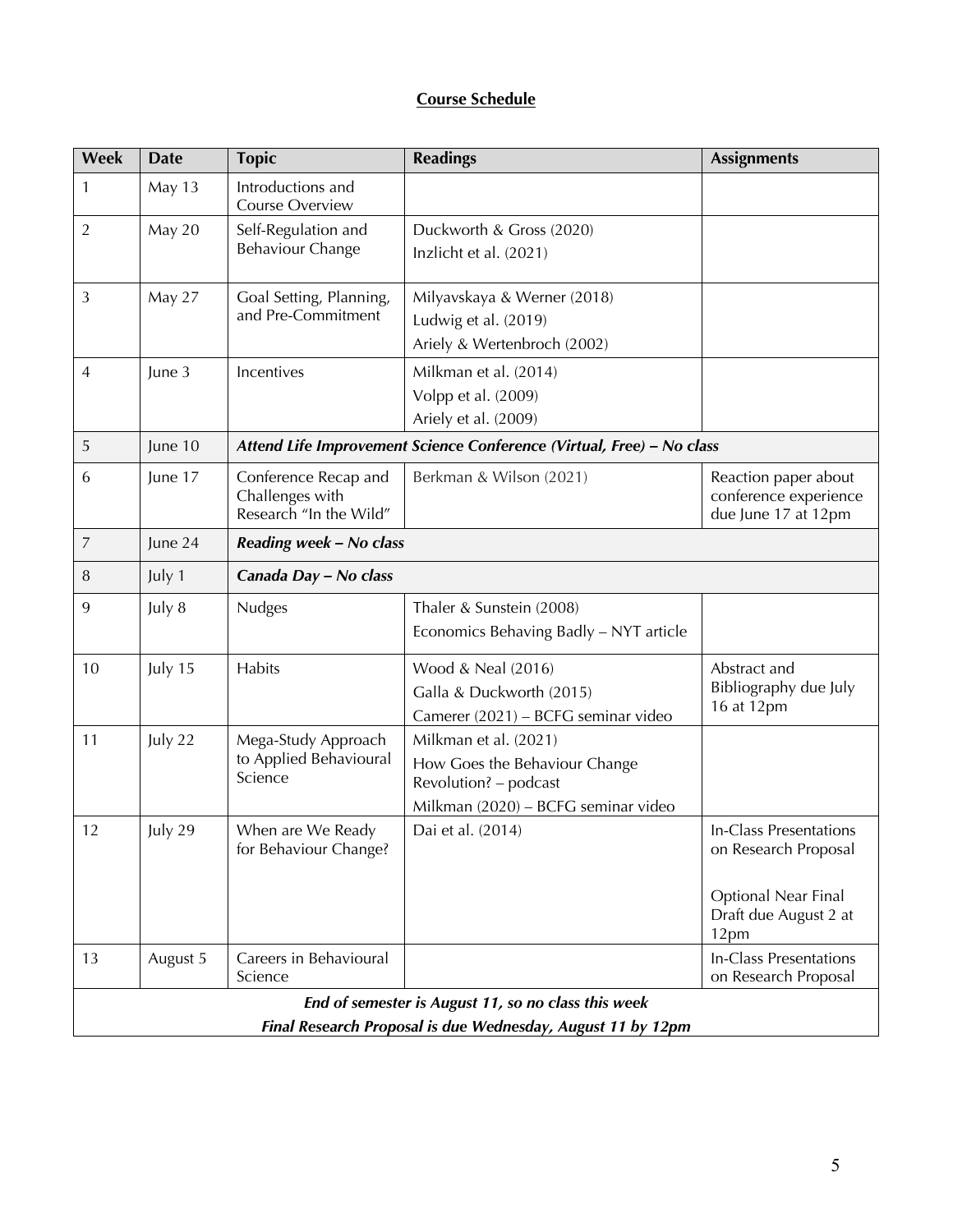## **Course & University Policies**

#### **Email**

- I will do my best to answer your emails within 48 hours during *weekdays*, but expect a longer delay if you email me between Friday afternoon and Sunday evening.
- If you have questions that can't be answered briefly via email, it is best to come see me during my office hours.
- Please try not to email me the night before an assignment is due. If you email me within 48 hours of a class or due date, I may not be able to respond to you in time. If you email me at least 48 hours ahead of time, I will be able to respond to you!

#### **Late Assignments**

Since you have the choice of turning in your reaction papers on any of five topic weeks, late reaction papers will not be accepted. Additionally, in order to give you as much time as possible for your final paper, the final paper cannot be accepted after August 11 in accordance with university policy. If you need an extension on the time (e.g., instead of submitting at 12pm), please contact me and we can discuss a more flexible option!

#### **Missed Presentation**

Students who are absent on their assigned presentation date without legitimate documentation will receive a mark of zero for their presentation. If you have legitimate documentation to explain your inability to present on your assigned date, you must follow the departmental policy outlined below.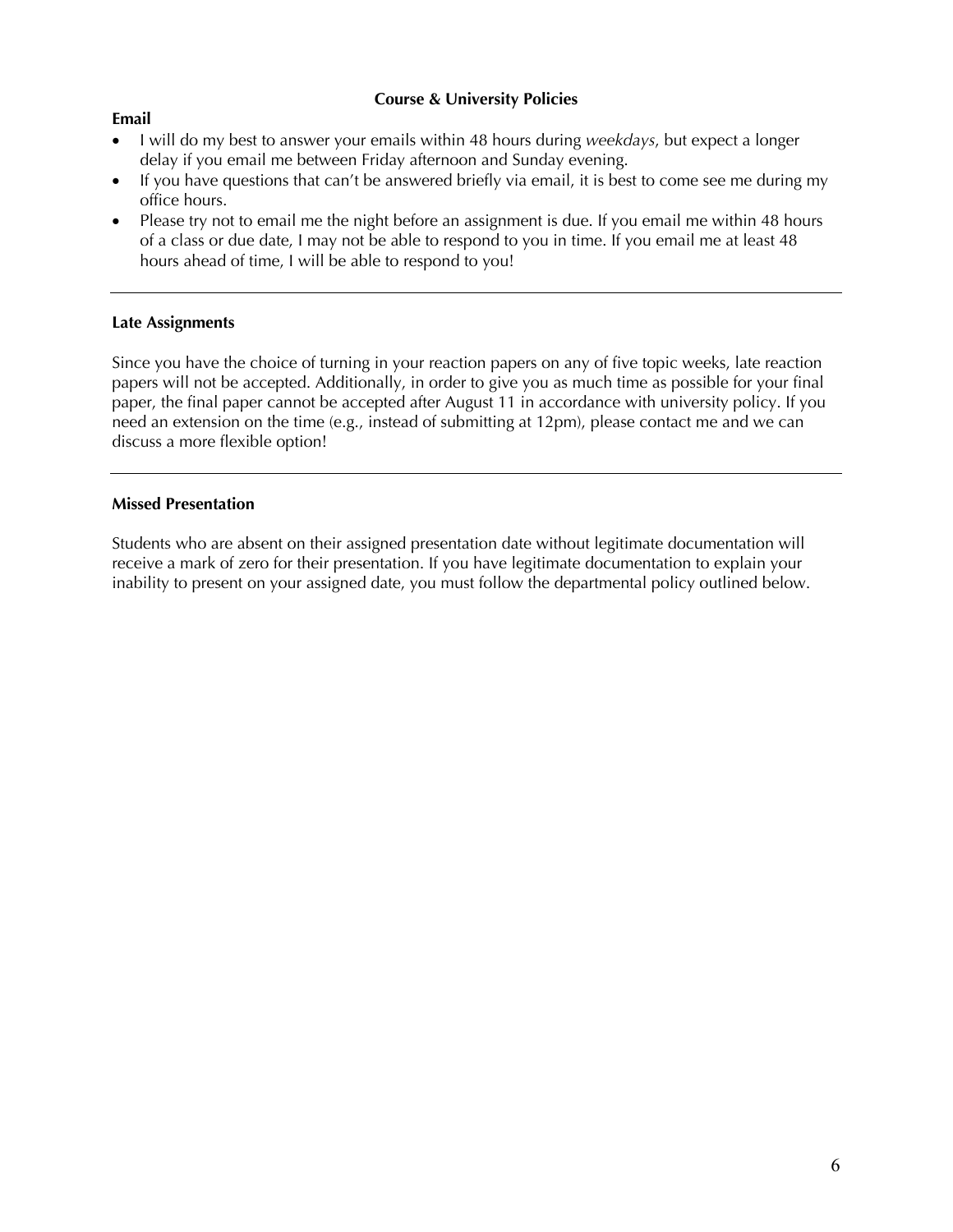## **AccessAbility Statement**

Students with diverse learning styles and needs are welcome in this course. In particular, if you have a disability/health consideration that may require accommodations, please feel free to approach me and/or the AccessAbility Services as soon as possible. AccessAbility Services staff (located in Rm SW302, Science Wing) are available by appointment to assess specific needs, provide referrals and arrange appropriate accommodations 416-287-7560 or email ability@utsc.utoronto.ca. The sooner you let us know your needs the quicker we can assist you in achieving your learning goals in this course.

## **Academic Integrity**

Academic integrity is one of the cornerstones of the University of Toronto. It is critically important both to maintain our community which honours the values of honesty, trust, respect, fairness and responsibility and to protect you, the students within this community, and the value of the degree towards which you are all working so diligently. According to Section B of the University of Toronto's Code of Behaviour on Academic Matters (August 1995), which all students are expected to know and respect, it is an offence for students:

- To use someone else's ideas or words in their own work without acknowledging that those ideas/words are not their own with a citation and quotation marks, i.e. to commit plagiarism;
- To include false, misleading or concocted citations in their work;
- To obtain unauthorized assistance on any assignment;
- To provide unauthorized assistance to another student;
- To submit their own work for credit in more than one course without the permission of the instructor;
- To falsify or alter any documentation required by the University (e.g., doctor's notes).

There are other offences covered under the Code, but these are by far the most common. Please respect these rules and the values that they protect.

All suspected cases of academic dishonesty will be investigated following procedures outlined in the Code of Behaviour on Academic Matters. If students have questions or concerns about what constitutes appropriate academic behaviour or appropriate research and citation methods, they are expected to seek out additional information on academic integrity from their instructors or from other institutional resources.

**Note:** You may see advertisements for services offering grammar help, essay editing and proofreading. Be very careful. If these services take a draft of your work and significantly change the content and/or language, you may be committing an academic offence (unauthorized assistance) under the Code of Behaviour on Academic Matters.

It is much better and safer to take your draft to the Writing Centre as early as you can. They will give you guidance you can trust. Students for whom English is not their first language should go to the English Language Development Centre. If you decide to use these services in spite of this caution, you must keep a draft of your work and any notes you made before you got help and be prepared to give it to your instructor on request.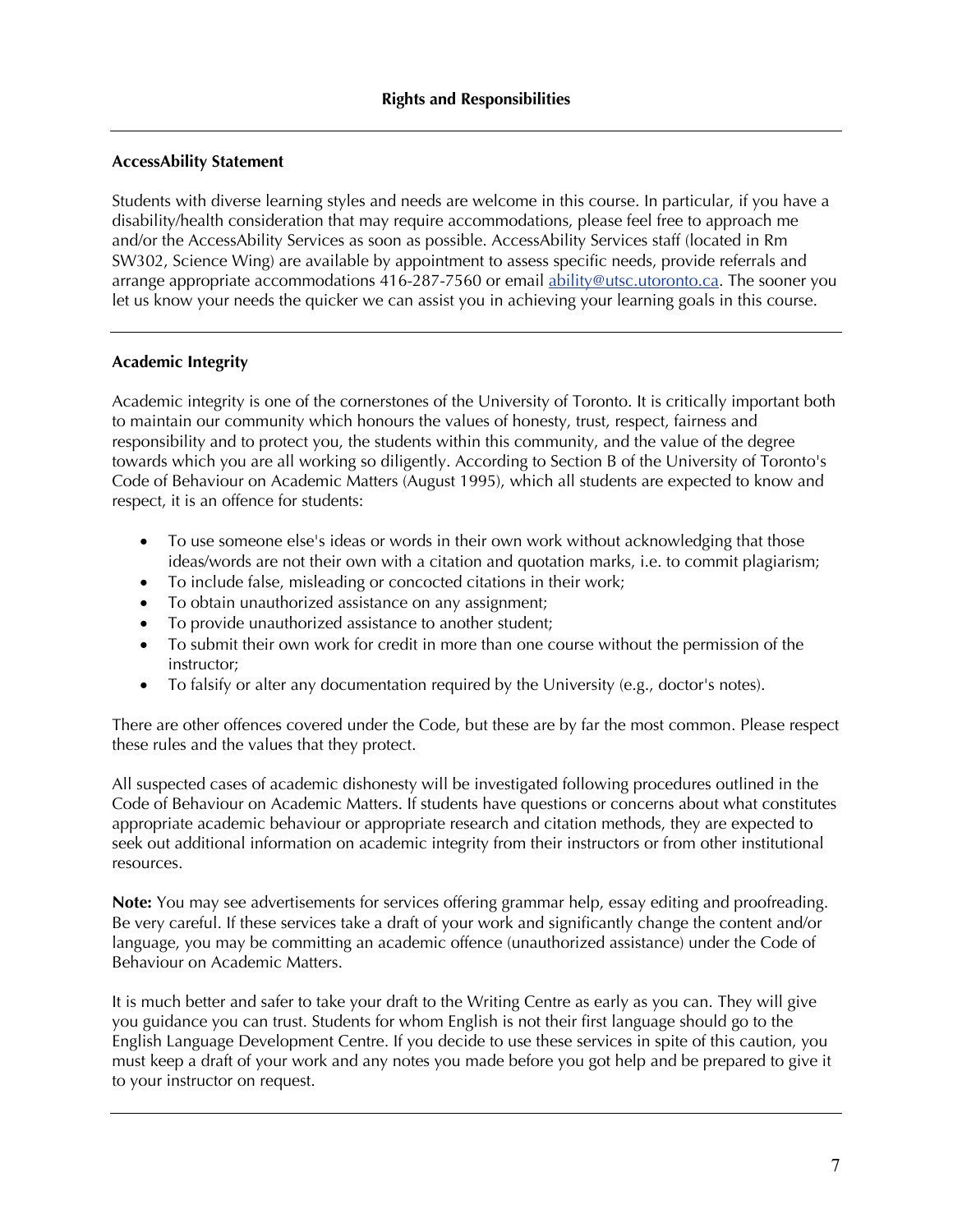#### **Writing-related campus resources:**

**The English Language Development Centre** supports all students in developing better Academic English and critical thinking skills needed in academic communication. Make use of the personalized support in academic writing skills development and Café sessions to enhance your ability to do better in the various components of this course. Details and sign-up information: http://www.utsc.utoronto.ca/eld/

**The Writing Centre** helps all UTSC students improve their writing skills. We work with students in all years and all disciplines. Programs include writing groups, writing workshops, one-to-one tutoring, and both print and online resources. For information, resources, and to sign up for individualized feedback: http://www.utsc.utoronto.ca/twc/

#### **Grade Scale**

| NUMERICAL MARKS | <b>LETTER GRADE</b> | <b>GRADE POINT VALUE</b> |
|-----------------|---------------------|--------------------------|
| $90 - 100\%$    | $A+$                | 4.0                      |
| $85 - 89\%$     | A                   | 4.0                      |
| $80 - 84\%$     | $A-$                | 3.7                      |
| $77 - 79\%$     | $B+$                | 3.3                      |
| $73 - 76%$      | B                   | 3.0                      |
| $70 - 72%$      | $B -$               | 2.7                      |
| $67 - 69\%$     | $C+$                | 2.3                      |
| $63 - 66\%$     | $\mathbf C$         | 2.0                      |
| $60 - 62%$      | $C-$                | 1.7                      |
| $57 - 59\%$     | $D+$                | 1.3                      |
| $53 - 56\%$     | D                   | 1.0                      |
| $50 - 52%$      | $D-$                | 0.7                      |
| $0 - 49%$       | F                   | 0.0                      |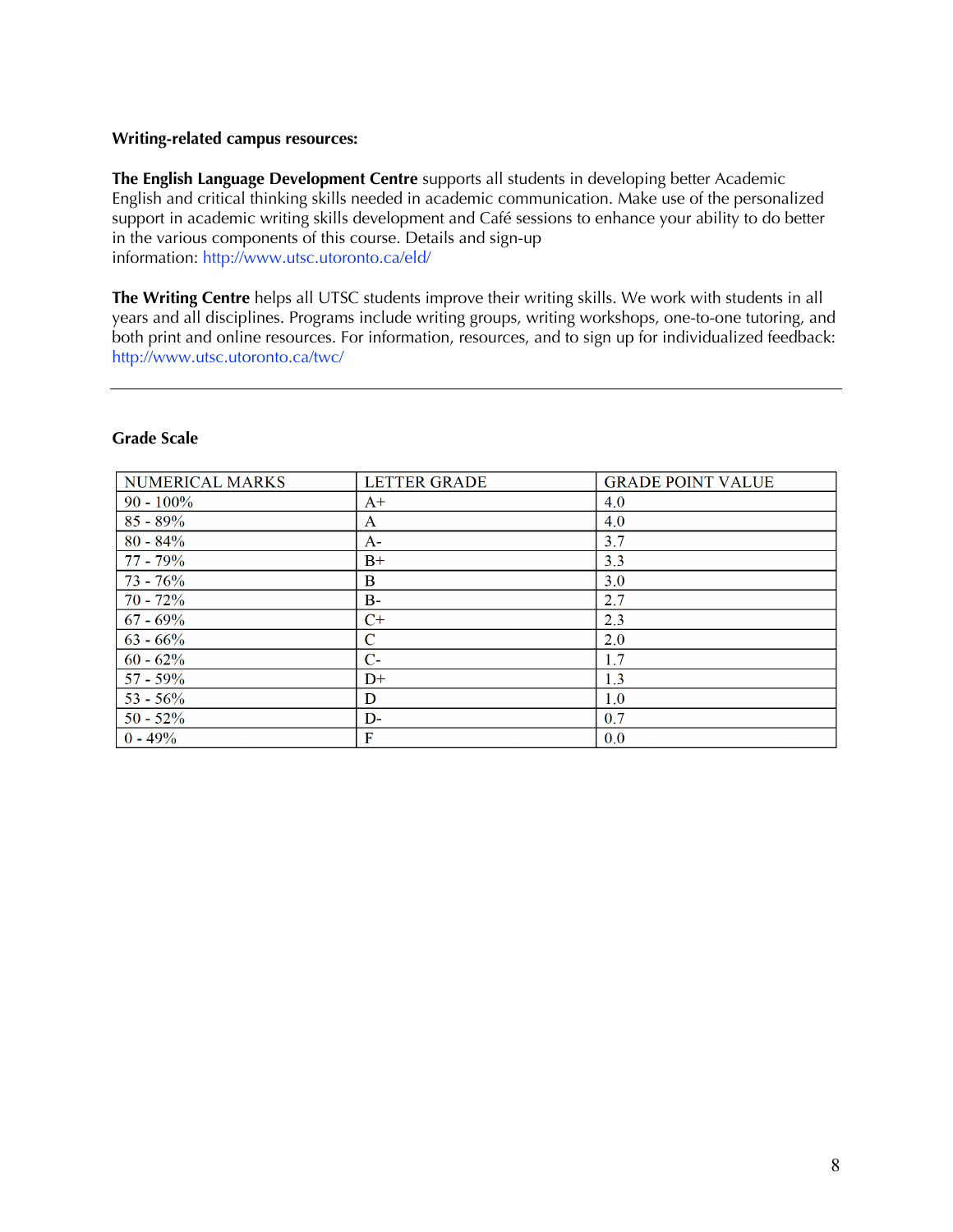## **Psychology Department Missed Term Work Policy, SUMMER 2021**

For missed term work (assignments and term tests) due to illness, emergency, or other mitigating circumstances, please follow the procedures outlined below.

Notes:

- The following reasons are not considered sufficient for missed term work: travel for leisure, weddings, personal commitments, work commitments, human error.
- Missed Final Exams are handled by the Registrar's Office and should be declared on eService: http://www.utsc.utoronto.ca/registrar/missing-examination
- Instructors cannot accept term work any later than five business days after the last day of class**.** Beyond this date, you would need to file a petition with the Registrar's Office: https://www.utsc.utoronto.ca/registrar/term-work

## **Accommodations for Illness or Emergency:**

For missed work due to ILLNESS OR EMERGENCY, please complete the following **two-step** process:

1. Complete the **Request for Missed Term Work Accommodations Form** (http://uoft.me/PSY-MTW) and email it to Keely Hicks at keely.hicks@utoronto.ca,

**\*and\*** 

2. **Declare your absence** on ACORN (Profile & Settings > Absence Declaration)

**Deadline:** You must complete the above steps **within 3 business day**s of the missed work.

*Note: For this semester, we do not require any additional supporting documentation (ex. medical notes) to support your missed term work accommodation request.*

## **Accommodations for Academic Conflicts:**

For missed term work due to an ACADEMIC CONFLICT (i.e. two midterms scheduled at the same time), please complete the following process:

- 1. Complete the **Request for Missed Term Work Accommodations Form** (http://uoft.me/PSY-MTW), choosing "Other" as your reason for missed work and explaining the conflict in the space provided.
- 2. Take screenshots of your course homepages that demonstrate the conflict.
- 3. Email the form and screenshots to Keely Hicks (keely.hicks@utoronto.ca).

**Deadline**: You should report the conflict to Keely Hicks (keely.hicks@utoronto.ca) **at least two weeks (10 business days) before the date of the activity,** or as soon as possible if it was not possible to identify the conflict earlier.

*Note: Multiple assignments due on the same day are not considered conflicts. Accommodations may only be possible in the case of quizzes and tests that are both scheduled during the same discrete period. Back-to-back tests/quizzes are not considered conflicts.*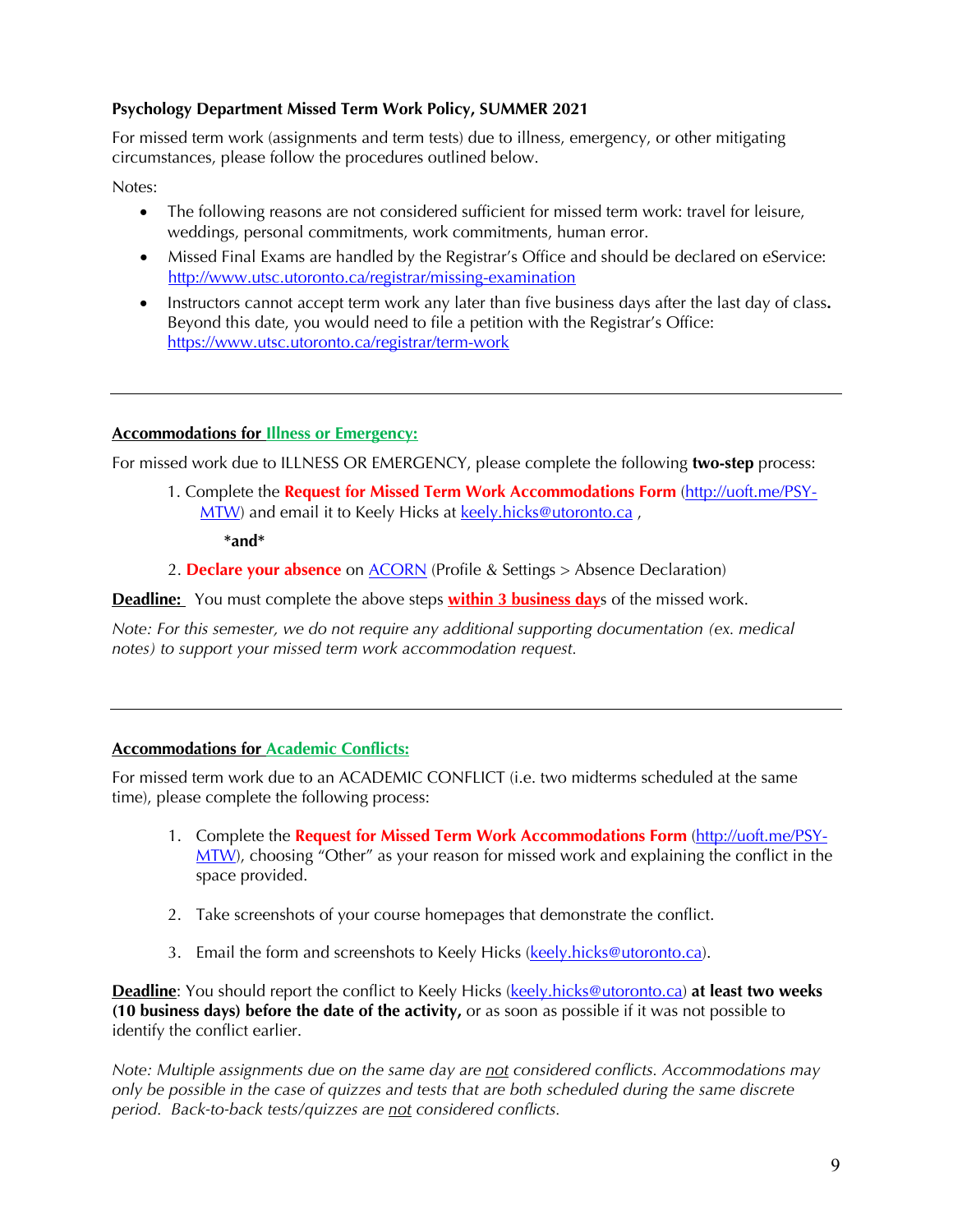*Note: Students are responsible for keeping their course timetables conflict-free. Students who choose to register in two synchronous courses with overlapping lecture/tutorial/lab schedules may not necessarily be accommodated.* 

## **Accommodations for Religious Conflicts:**

For missed term work due to a RELIGIOUS CONFLICT, please complete the following process:

- 1. Complete the **Request for Missed Term Work Accommodations Form** (http://uoft.me/PSY-MTW), choosing "Other" as your reason for missed work and noting "Religious conflict" in the space provided.
- 2. Email the form to Keely Hicks (keely.hicks@utoronto.ca).

**Deadline**: You should report the conflict to Keely Hicks (keely.hicks@utoronto.ca) **at least two weeks (10 business days) before the date of the activity,** or as soon as possible if it was not possible to identify the conflict earlier.

## **Accommodations for Time Zone Conflicts:**

If you are physically in a different time zone and a quiz or midterm is scheduled outside of 7:00am to midnight in your local time, please complete the following process:

- 1. Complete the **Time Zone Conflict Form** (https://uoft.me/PSY-TimeZone), and
- 2. Email the form to Keely Hicks (keely.hicks@utoronto.ca)

**Deadline**: You should report the conflict to Keely Hicks (keely.hicks@utoronto.ca) **at least two weeks (10 business days) before the date of the activity,** or as soon as possible, if it was not possible to identify the conflict earlier.

## **Accommodations for Students Registered with AccessAbility Services:**

For missed **TERM TESTS** due to ACCESSABILITY REASONS:

• **Contact your AccessAbility consultant** and have them email Keely (keely.hicks@utoronto.ca) detailing accommodations required.

## For missed **ASSIGNMENTS** due to ACCESSABILITY REASONS:

- If your desired accommodation is **within the scope** of your Accommodation Letter (ex. your letter includes "extensions of up to 7 days" and you need 3 days):
	- 1. Complete the **Request for Missed Term Work Accommodations Form** (http://uoft.me/PSY-MTW).
	- 2. Email the form and your **Accommodation Letter** to Keely Hicks (keely.hicks@utoronto.ca).